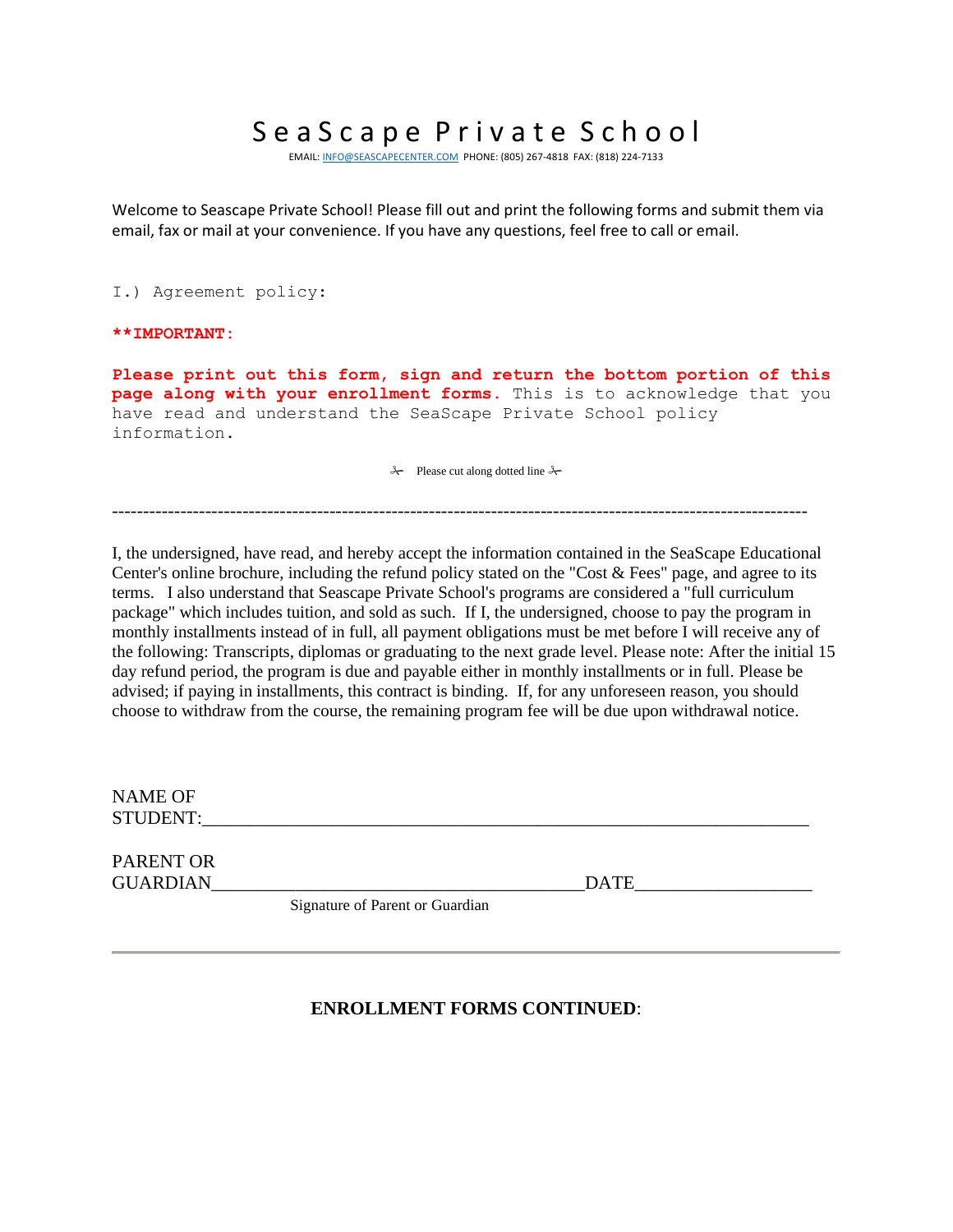# SeaScape Private School

# Enrollment Form

Please print and mail, fax or email along with your down payment to the address below:

| Has the student attended school before? $Y/N$<br>If yes what grades?                                                                                                                                                                                                           |  |
|--------------------------------------------------------------------------------------------------------------------------------------------------------------------------------------------------------------------------------------------------------------------------------|--|
| $(Public): K^{\Box}$ 1 $\Box$ 2 $\Box$ 3 $\Box$ 4 $\Box$ 5 $\Box$ 6 $\Box$ 7 $\Box$ 8 $\Box$ 9 $\Box$ 11 $\Box$ 12 $\Box$<br>$\overline{P}$ (Private): K $\Box$ 1 $\Box$ 2 $\Box$ 3 $\Box$ 4 $\Box$ 5 $\Box$ 6 $\Box$ 7 $\Box$ 8 $\Box$ 9 $\Box$ 10 $\Box$ 11 $\Box$ 12 $\Box$ |  |
| STUDENT GENDER: M _______ F _______                                                                                                                                                                                                                                            |  |
|                                                                                                                                                                                                                                                                                |  |
| SEASCAPE ENTERING GRADE LEVEL: New York SEASCAPE ENTERING GRADE LEVEL:                                                                                                                                                                                                         |  |
| IS THE STUDENT ENROLLING IN A SPECIAL NEEDS PROGRAM?:                                                                                                                                                                                                                          |  |
| Special Needs/Sight Impaired Program   Special Needs/Deaf Program                                                                                                                                                                                                              |  |
| PROJECTED STARTING MONTH AT SEASCAPE: NAMEL AND RESERVE AND RESERVE AND RESERVE AND RESERVE AND RESERVE AND RE                                                                                                                                                                 |  |
|                                                                                                                                                                                                                                                                                |  |
|                                                                                                                                                                                                                                                                                |  |
|                                                                                                                                                                                                                                                                                |  |
|                                                                                                                                                                                                                                                                                |  |
|                                                                                                                                                                                                                                                                                |  |
|                                                                                                                                                                                                                                                                                |  |
| EMAIL: (required to receive invoicing, progress reportsetc): ___________________________________                                                                                                                                                                               |  |
|                                                                                                                                                                                                                                                                                |  |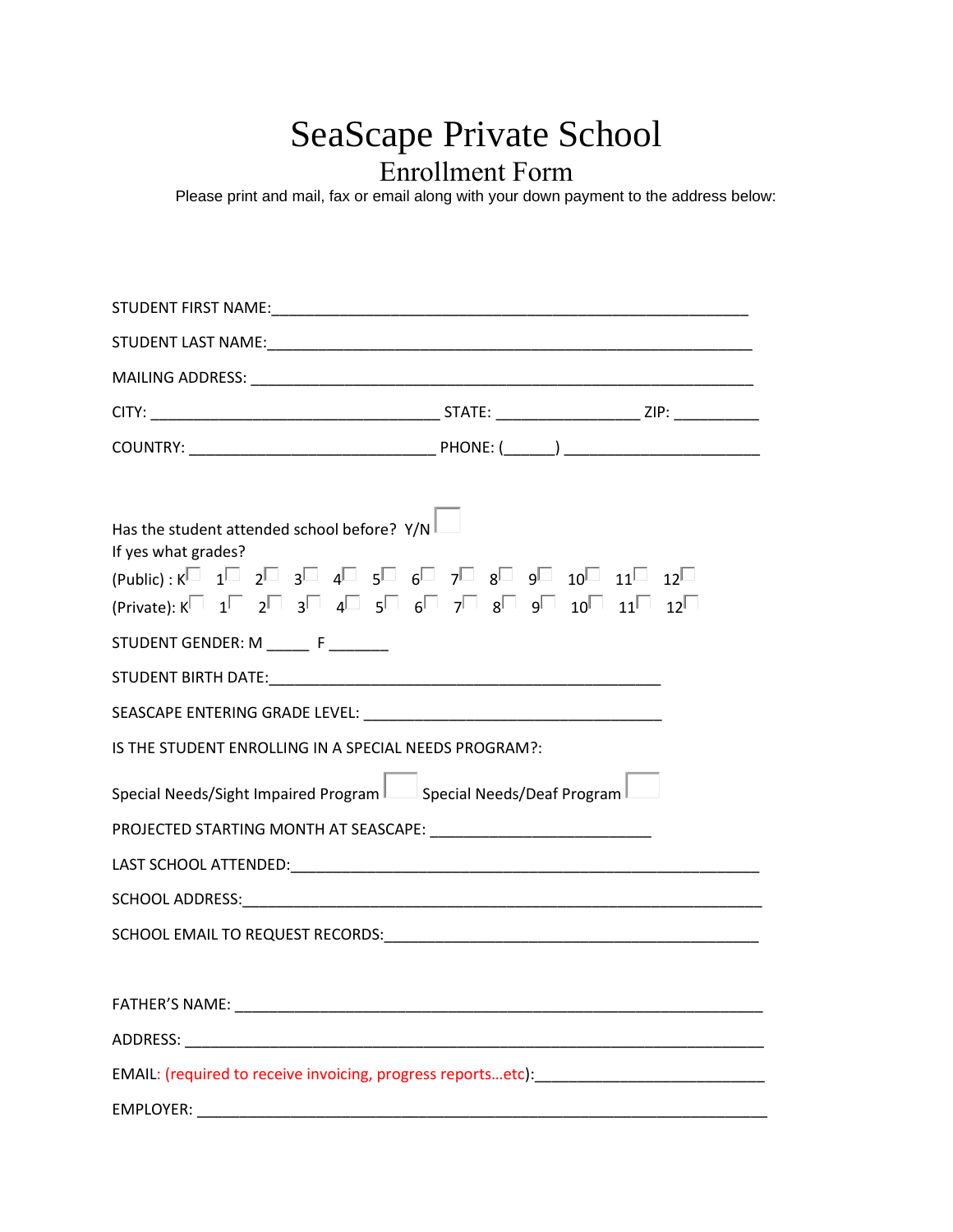| EMAIL: (required to receive invoicing, progress reportsetc): ___________________________________ |
|--------------------------------------------------------------------------------------------------|
|                                                                                                  |
|                                                                                                  |
|                                                                                                  |
|                                                                                                  |
| DOES THE STUDENT HAVE A HEALTH PROBLEM? (Y) _____ (N) ______                                     |
|                                                                                                  |
|                                                                                                  |
|                                                                                                  |
|                                                                                                  |

*If my application for enrollment in Seascape Private School is accepted, I will comply with all requirements regarding reports, fees, and instruction. I understand that failure to do so will result in the cancellation of enrollment and loss of credits.*

 $\Box$ 

All textbooks, workbooks, teacher assistance, grading, shipping, and customized scheduling are included.

YEARLY FEES:

Grades K-6: (\$800.00 per year) \$270.00 down payment at time of enrollment--9 monthly payments of \$60.00 thereafter.

Grades 7-8: (\$880.00 per year) \$280.00 down payment at time of enrollment--9 monthly payments of \$70.00 thereafter.

Special needs/Deaf Program: (\$1500.00 per year) \$500.00 down payment at time of enrollment--8 monthly payments of \$125.00 thereafter.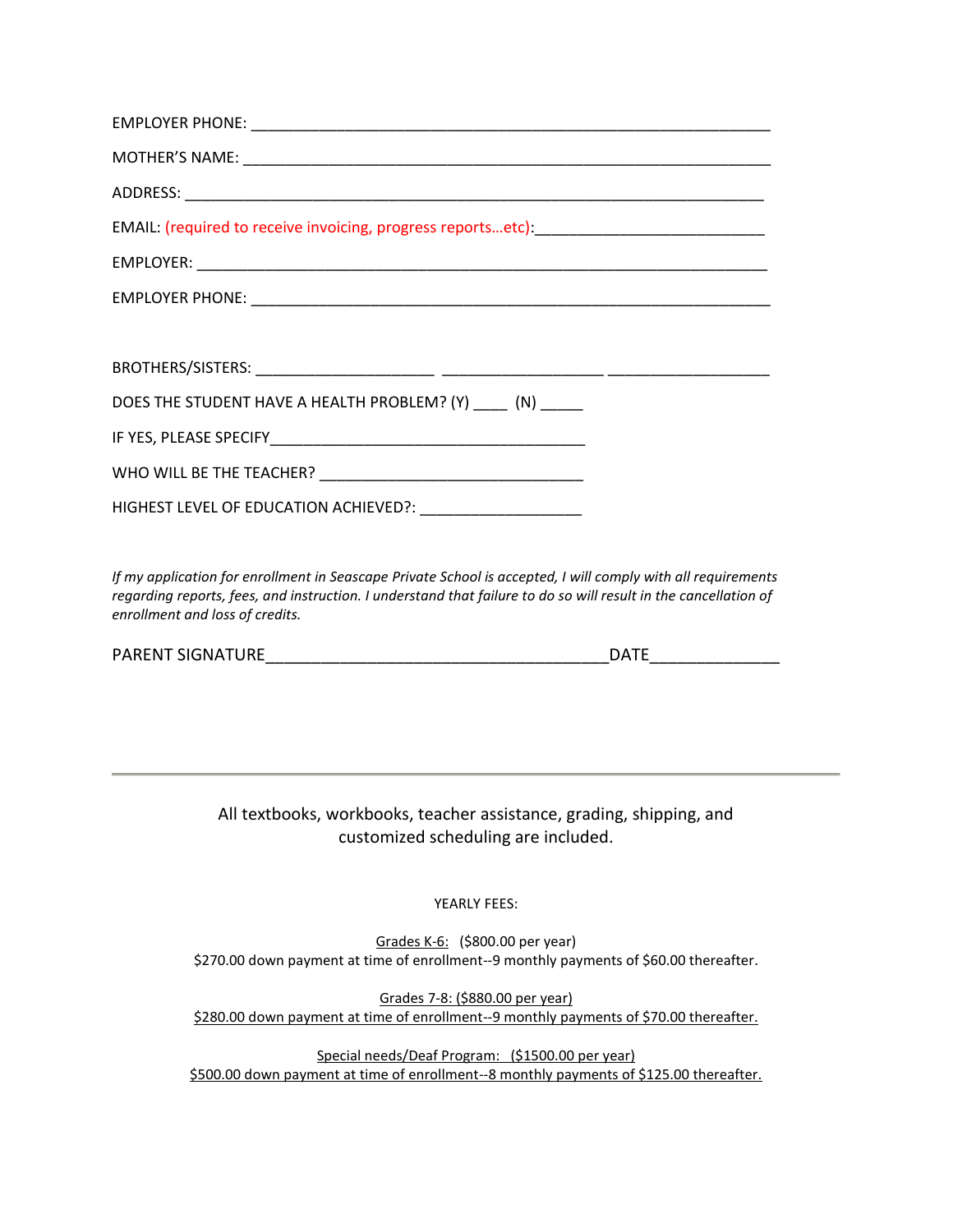#### \*NEW\* *ENROLLMENT ONLY* OPTION: CUSTOMIZED TEXTBOOK PROGRAM, PRIVATE SCHOOL ENROLLMENT, SHIPPING, AND DAILY SCHEDULE ARE INCLUDED. (NO GRADING/TEACHER ASSISTANCE)

Grades  $K - 6$  (\$550 per year) \$275.00 down payment at time of enrollment--2 monthly payments of \$128.00 thereafter. Grades 7-8 (\$650 per year) \$300.00 down payment at time of enrollment--2 monthly payments of \$175.00 thereafter.

## Check one of the following methods of payment:

*(Please make checks payable to: SEASCAPE EDUCATIONAL CENTER*)

|                          | Money Order: Check MasterCard Visa Discover Card                                                                                                                                                                              |                             |                             |
|--------------------------|-------------------------------------------------------------------------------------------------------------------------------------------------------------------------------------------------------------------------------|-----------------------------|-----------------------------|
|                          | <b>AMEX</b> (A 5% processing fee will be added to all credit card transactions.)                                                                                                                                              |                             |                             |
|                          |                                                                                                                                                                                                                               |                             |                             |
|                          |                                                                                                                                                                                                                               |                             |                             |
|                          | Name On Card: The Case of Card Contract of Card Contract of Card Contract of Card Contract of Card Contract of Card Contract of Card Contract of Card Contract of Contract of Contract of Contract of Contract of Contract of |                             |                             |
|                          |                                                                                                                                                                                                                               |                             | Date: _____________________ |
| Grade Level: The Control |                                                                                                                                                                                                                               | Enrollment Only Option? Y N |                             |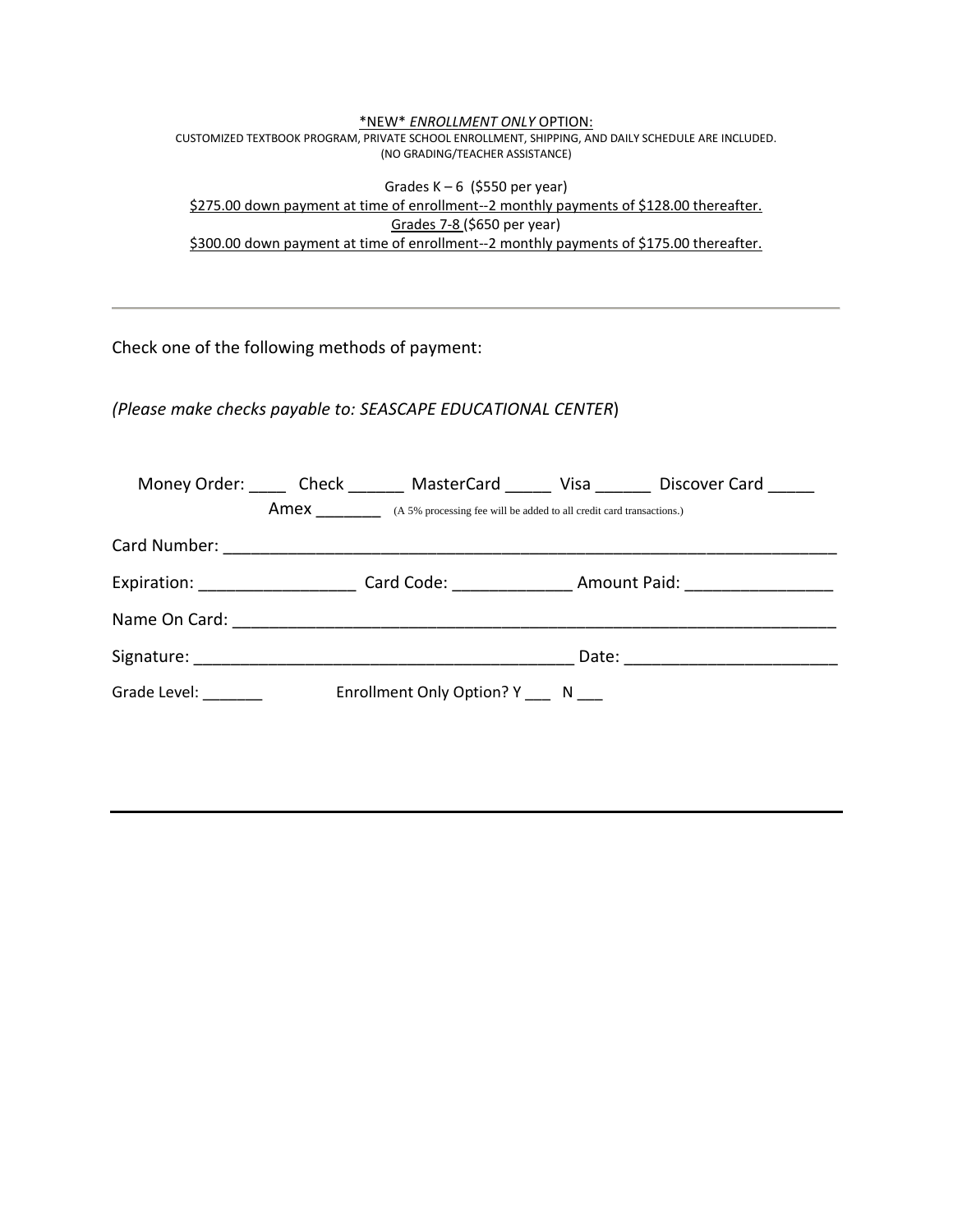# SeaScape Customizable Curriculum Form

| Parent Name: |  |  |
|--------------|--|--|
|              |  |  |

*Parent Name:\_\_\_\_\_\_\_\_\_\_\_\_\_\_\_\_\_\_\_\_\_\_\_\_\_\_\_\_\_\_\_\_\_\_ Student Name:*\_\_\_\_\_\_\_\_\_\_\_\_\_\_\_\_\_\_\_\_\_\_\_\_\_\_\_\_\_\_\_\_\_\_\_\_\_\_

*Grade (this year):* \_\_\_\_\_\_\_\_\_\_\_\_\_\_\_\_\_\_\_\_\_\_\_\_\_\_\_\_\_\_\_ *Date:* \_\_\_\_\_\_\_\_\_\_\_\_\_\_\_\_\_\_\_\_\_\_\_\_\_\_\_\_\_\_\_\_\_

If you'd like your child's curriculum customized, please answer the following questions and return this questionnaire to Seascape Educational Center along with your enrollment forms. (Not all subjects may be available at the requested levels.)

1. What levels in each subject do you feel your child would be most comfortable at?  $(\checkmark$  check all that apply)

| Subject                           | Remedial below | 1 year<br>level | $\overline{At}$<br>current<br>grade | 1 year<br>above<br>current<br>grade | Advanced (Please | Other<br>Specify) |
|-----------------------------------|----------------|-----------------|-------------------------------------|-------------------------------------|------------------|-------------------|
| Math                              |                |                 |                                     |                                     |                  |                   |
| English                           |                |                 |                                     |                                     |                  |                   |
| Science                           |                |                 |                                     |                                     |                  |                   |
| Spelling                          |                |                 |                                     |                                     |                  |                   |
| Geography                         |                |                 |                                     |                                     |                  |                   |
| History                           |                |                 |                                     |                                     |                  |                   |
| Health                            |                |                 |                                     |                                     |                  |                   |
| Writing                           |                |                 |                                     |                                     |                  |                   |
| Penmanship                        |                |                 |                                     |                                     |                  |                   |
| Reading<br>(Literature)           |                |                 |                                     |                                     |                  |                   |
| Reading<br>Comprehension          |                |                 |                                     |                                     |                  |                   |
| Research & Study<br><b>Skills</b> |                |                 |                                     |                                     |                  |                   |

### GRADE LEVEL